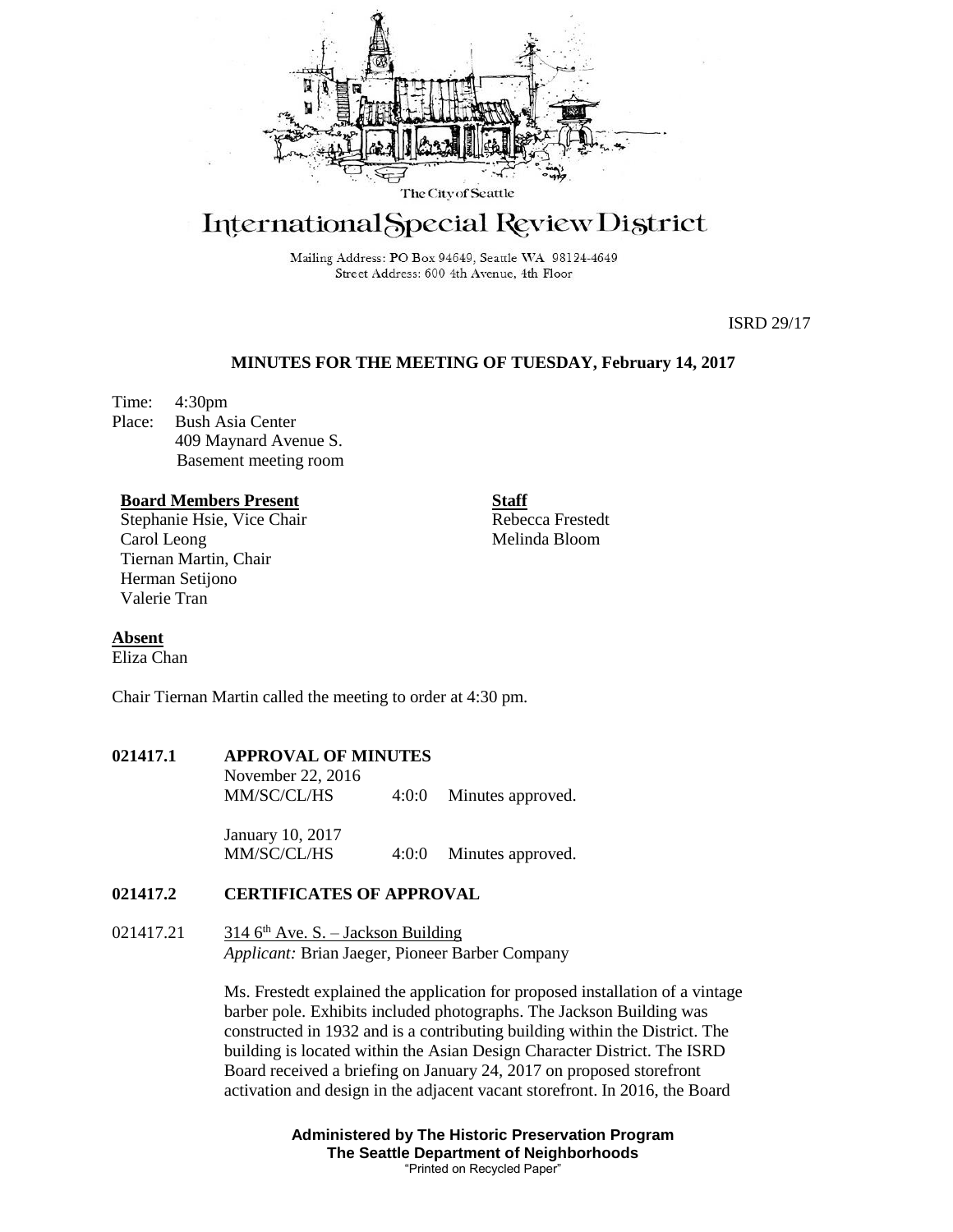approved work on the rear of the building; improvements associated with Chiyo's Garden.

Applicant Comment:

Brian Jaeger, owner of Pioneer Barber Company, explained that the space has housed a barber shop (Osami's) since 1948; he said the original owner retired and he became the owner in 2015. He explained the proposal to install a vintage barber pole like what was there in the 1940s. He said it will be installed with no harm to the brick and power will go through the framed section.

#### *Ms. Hsie arrived at 4:40 pm.*

Mr. Jaeger provided photos of the proposed pole: 41" tall x 10.5" wide. It will be hardwired in and will not damage the brick. In response to a question about the original sign, he said they wanted to keep the Osami sign but Western Neon looked at it and it has deteriorated beyond repair; it will be removed. He said their signage "Pioneer Barber" will be installed in the current sign location.

Ms. Leong said that the Osami sign is a defining character of this shop – the font and the way signage is displayed and she encouraged the maintain the spirit of the sign.

Mr. Jaeger provided sample of his branding which he said is in keeping with the style of the Osami Barbershop sign. This will be a separate application. He said the metal conduit from the barber pole will go through wood signband.

Public Comment: There was no public comment.

Board Discussion:

Board members determined that they had enough information to make a decision.

Action: I move that the International Special Review District Board recommend approval of a Certificate of Approval for Exterior Alterations*.*

The Board directs staff to prepare a written recommendation of approval, based on consideration of the application submittal and Board discussion at the February 14, 2017 public meeting, and forward this written recommendation to the Department of Neighborhoods Director.

The proposed exterior alterations meet the following sections of the **International Special Review District Ordinance and** a**pplicable Design Guidelines:**

**SMC 23.66.030 – Certificates of approval – Application, review and appeals**

**Design Guidelines II. Storefront and Building Design Guidelines**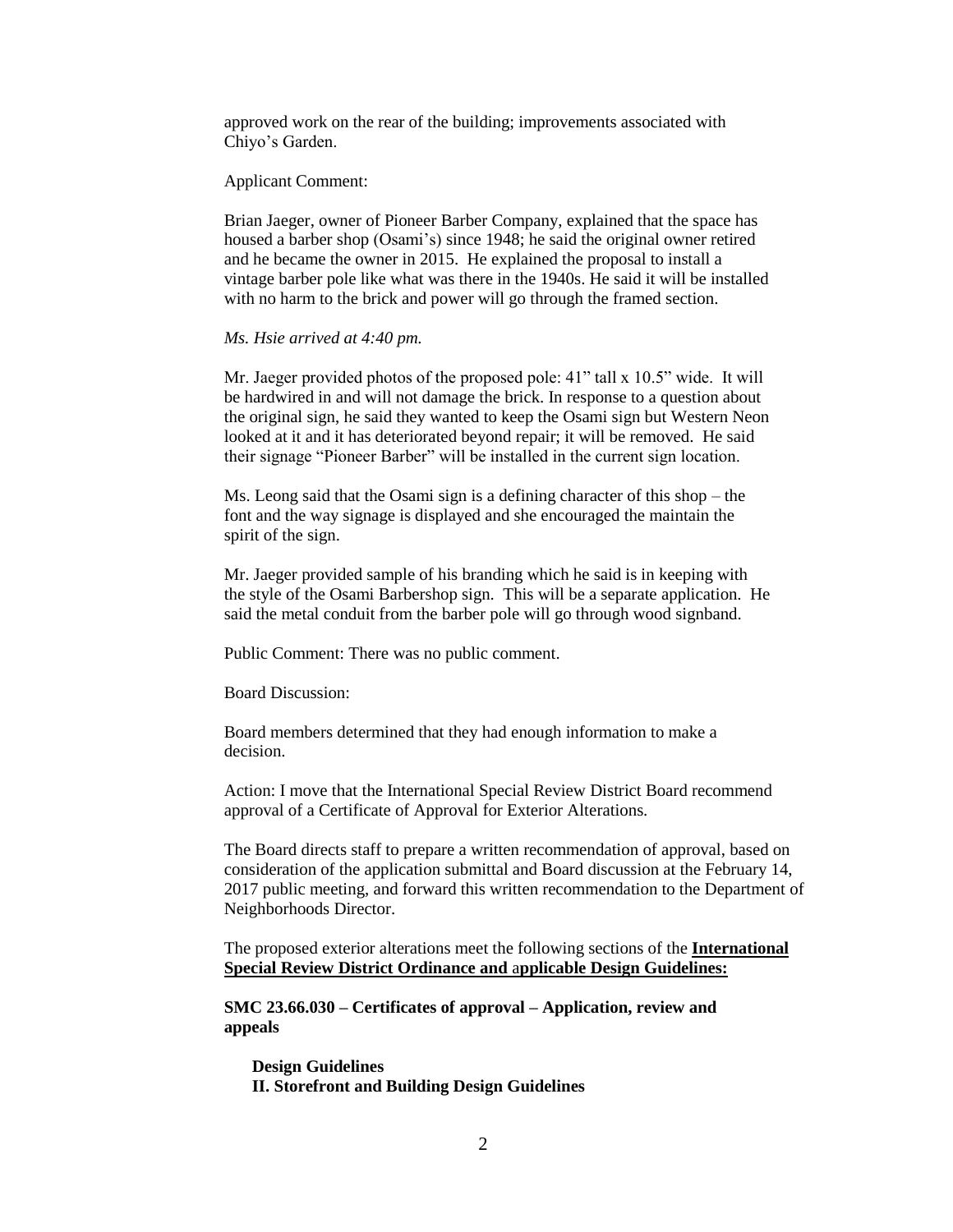A. Any exterior façade alteration shall respect the original architectural integrity of the storefront.

**Secretary of the Interior's Standards** #10. New additions and adjacent or related new construction shall be undertaken in such a manner that if removed in the future, the essential form and integrity of the historic property and its environment would be unimpaired.

MM/SC/HS/VT 5:0:0 Motion carried.

021417.22 308 4<sup>th</sup> Ave. S. – Addison *Applicant:* Quang Thanh Bui, contractor

> Ms. Frestedt explained the application to establish use as a retail store (for cellular carrier, T-Mobile) and to install an illuminated channel letter raceway sign and an illuminated 2-sided cabinet blade sign with push through letters. Exhibits included photographs. She said the Addison (historic name: New Richmond Hotel) is a contributing building located outside of the Asian Design Character District. The New Richmond Hotel was added to the National Register of Historic Places in 2011. The building received Special Tax Valuation in 2013. A condition of the Special Tax Valuation requires that any work on the building is consistent with the Secretary of the Interior's Standards. There is no sign plan for the building. She noted concern about the proposed attachment for the blade sign into the column between storefronts irreversibly damaging historic terra cotta. Staff has asked the applicant to explore alternate locations. She said that proposed illumination is 6500 Kelvin. 2700K-3000K is preferred within historic districts to be more consistent with historic qualities of illumination.

Applicant Comment:

Quang Thanh Bui, sign contractor, said they will reduce Kelvin to 4000.

Keith Rossberg, Mobile One, brought photos of adjacent signs for context; he said their standard is 6500 Kelvin. He said the blade sign is important to them.

Mr. Martin asked why the blade sign is needed, given the large wall sign.

Mr. Rossberg said for visibility. Responding to questions about the ability to dim the Kelvin level of the signs he said that it is not standard and is costly and time intensive. He indicated on floorplan where the signs will go.

Ms. Leong asked if it is standard to have both the raceway and blade sign.

Mr. Rossberg said it is 99% of the time.

Ms. Hsie appreciated the alignment of the sign but expressed concern with placement on terracotta. She asked if the blade could be moved to the metal band.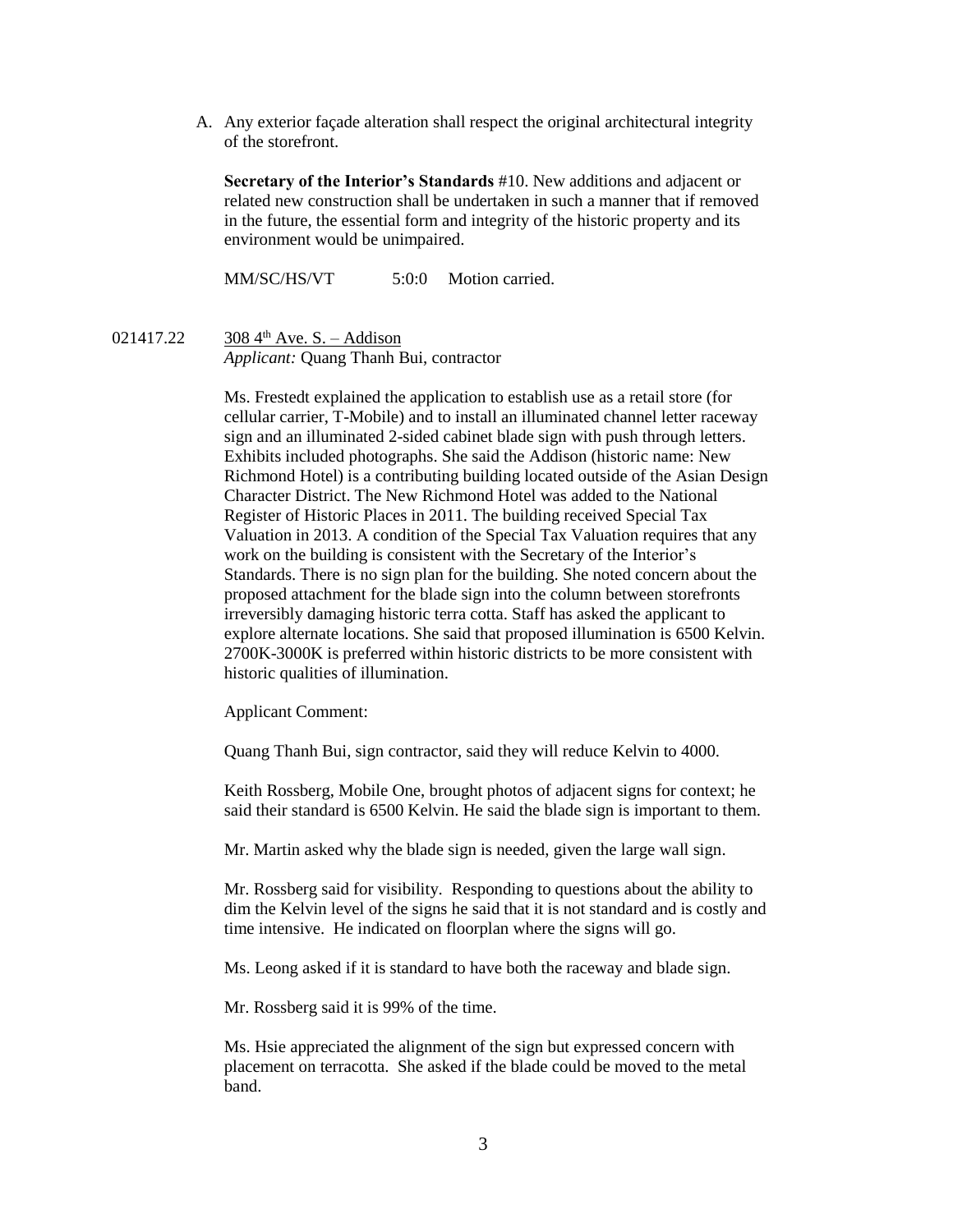Mr. Rossberg said it could be.

Public Comment: There was no public comment.

Discussion ensued about the Kelvin – applicant wanted 6500 Kelvin but said they would be able to do 4000 Kelvin. It was noted Bartell's was able to reduce their sign to 3000 Kelvin. It was determined that lighting temperature should be reduced to 4000 Kelvin or lower. Members were supportive of the proposed use.

Action: I move that the International Special Review District Board recommend approval of a Certificate of Approval for Use and for installation of a wall sign above the entrance, *conditional upon reducing the lighting temperature to 4000 Kelvin or less,* and recommend deferral for the proposed blade sign pending submission of drawings showing location and attachment details that do not impair the terracotta.

The Board directs staff to prepare a written recommendation of approval, based on consideration of the application submittal and Board discussion at the February 14, 2017 public meeting, and forward this written recommendation to the Department of Neighborhoods Director.

The proposed use and installation of a wall sign above the entry meet the following sections of the **International Special Review District Ordinance and** a**pplicable Design Guidelines:**

**SMC 23.66.030 – Certificates of approval – Application, review and appeals**

**SMC 23.66.320 – Proposed uses**

**SMC 23.66.338 – Signs**

A. The intent of the standards in this section is:

1. To encourage signs that by their design, location and number are consistent with the goals and objectives of the International Special Review District, and the Union Station Corridor where applicable, and in particular the Asian character of the area;

2. To promote effective communication of sign messages by avoiding undue proliferation;

3. To enhance views and sightlines into and down streets; and

4. To reduce driver distraction and visual blight.

I. Criteria for Approval.

1. When reviewing proposed signs, the Board and the Director of Neighborhoods shall consider the intents set out in subsection *23.66.338*.A, the function of the sign, the character, color and scale of buildings in the immediate vicinity, the character, color and scale of the building for which the sign is proposed, the proposed location of the sign on the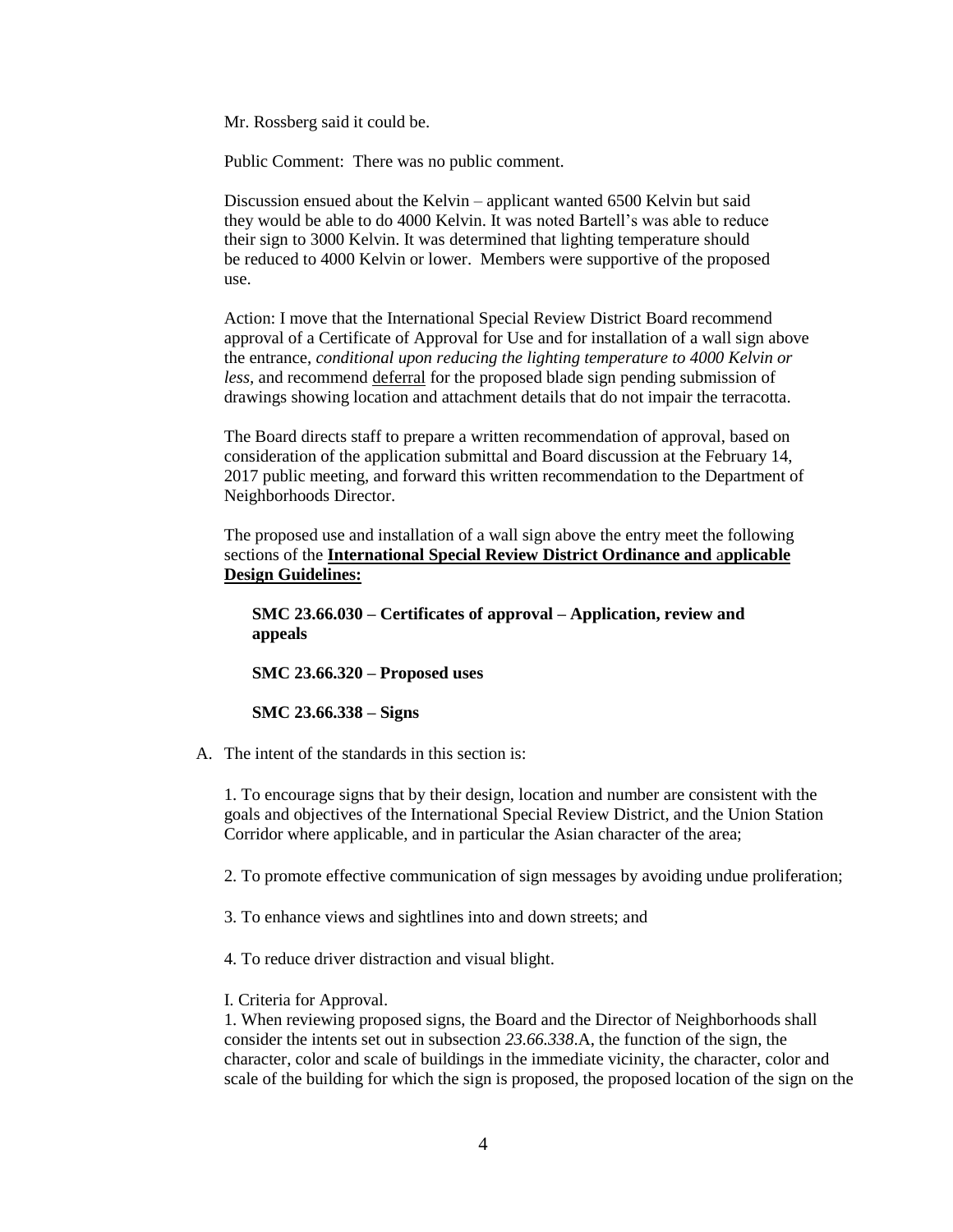building's exterior, and the total number and size of signs proposed or existing on the building.

2. The overall design of a sign including size, shape, texture, method of attachment, graphics, color and lighting, shall be compatible with the use to which the sign refers, with the colors, architectural and design motifs of the building upon which it is to be installed, and with the District.

3. Signs that incorporate recognizable Asian designs or Asian language symbols in at least 40 percent of their message area, or are multilingual, are preferred.

4. Signs shall be affixed to structures so that they do not conceal, damage, or disfigure desirable architectural features or details of the structure.

5. Projecting signs shall be sited in a manner that minimizes view blockage of abutting business signs.

6. All projecting signs shall be installed or erected so that there are no visible angle iron sign supports above the roof, building face or wall.

#### **Secretary of the Interior's Standards**

#9. New additions, exterior alterations, or related new construction shall not destroy historic materials that characterize the property.

#10. New additions and adjacent or related new construction shall be undertaken in such a manner that if removed in the future, the essential form and integrity of the historic property and its environment would be unimpaired.

MM/SC/CL/HS 5:0:0 Motion carried.

021417.23 913 S. Jackson St. – Thai Binh Apartments *Applicant:* Keith James, Inland Construction

> Ms. Frestedt explained the application for proposed final design of a 6-story mixed-use development, including materials/finishes and right-of-way improvements, including landscaping and furnishings. Signage and final building colors will be submitted as part of a separate application. She reported that the zone is DMR/C 65/65-85. The site is located outside of the Asian Design Character District and the Retail Core.  $10<sup>th</sup>$  Ave. S. is a Class II Pedestrian Street. S. King Street is a designated Green Street. On December 19, 2016, the Department of Construction and Inspections issued a Determination of Non-Significance (DNS) with conditions for the proposal. No environmental impact statement was required. A Certificate of Approval for Demolition, Use and Preliminary Design was issued on January 24, 2017.

Applicant Comment:

Keith James, Inland, introduced the project.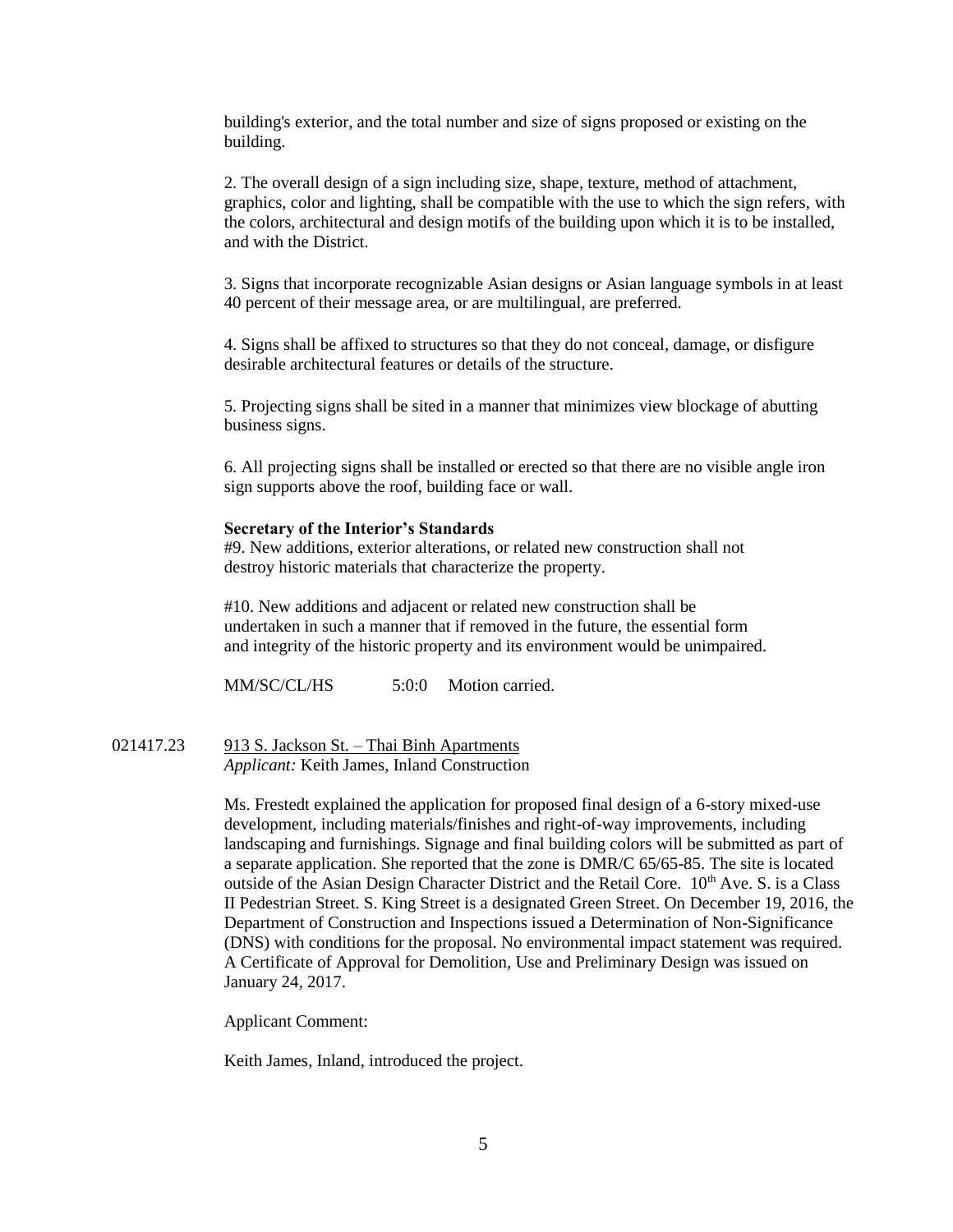Peter Kanyer, Nystrom + Olson, explained the design strategy via PowerPoint (full report and details in DON file; following is overview and board questions and comments). He went over context of the site, topography and site influences. He explained that the design shceme is to enhance and maintain character of the building. He said they tried to take the large size structure and break it down into smaller pieces.

Mr. Kanyer provided material samples and said that there will be brick at the corners on street frontage. Above the second-floor datum is a Nichiha cementitious wall panel system that clips on; fasteners will be hidden. The panels are prefinished and come in varying colors. He said that a light color of Nichiha will be used at building corners and noted that some with greater textures will be in a few areas and stair towers in walnut brown. He said they will use varying colors of white to give texture, character, and depth to the façade; it will be non-reflective. He went over finish details for each elevation.

He provided an overview of the landscape plans and noted the Jackson Street sidewalk street trees, plantings, 2' planters, bike rack, pedestrian lighting in relation to retail and residential entries. He said that there will be a widened sidewalk on King with enlarged planters, street trees, lantern-style pedestrian light poles, benches. He said all upper floors are residential.

He indicated the studies that were used to develop facades and secondary architectural references. He said that mechanical equipment and solar on the roof are pulled back from facades; except for a little visibility of rooftop fan from King Street, equipment is not visible.

He went over  $10<sup>th</sup>$  and Jackson pedestrian plan and noted an 8" recess in the upper façade will break up the mass; material changes there gives additional depth and the brick stands proud of that. He said the band stands out about an inch and fins extend up the building. He went over cut sheets for right of way elements: found and rectangular fiberglass planters, benches, bike racks, green wall (to screen exterior stair), solar panels, undercanopy lighting, soffit can lights, wall sconces, and louver and hood vents.

Mr. James said they will cluster louvers and hood vents together so there's only one grill per vent.

Mr. Kanyer said storefronts will be dark bronze. He said garage doors will be ventilated staggered brick pattern with the upper garage a solid overhead door system. He said that they have not yet done night time lighting renderings.

Mr. James said while attending community meeting they heard that safety is a concern and they will add lighting systems to the columns to help address safety. He expressed concerns about light fixtures on the columns being damaged. He said they will resubmit drawings with proposed lighting selections.

Mr. Setijono suggested looking at lighting at Uwajimaya – the wall sconces are  $5 - 6'$  high and there haven't been problems.

Ms. Frestedt asked board members to discuss the use of Nichiha panels with faux cedar finish; she cited SOI Standard #3.

Public Comment: There was no public comment.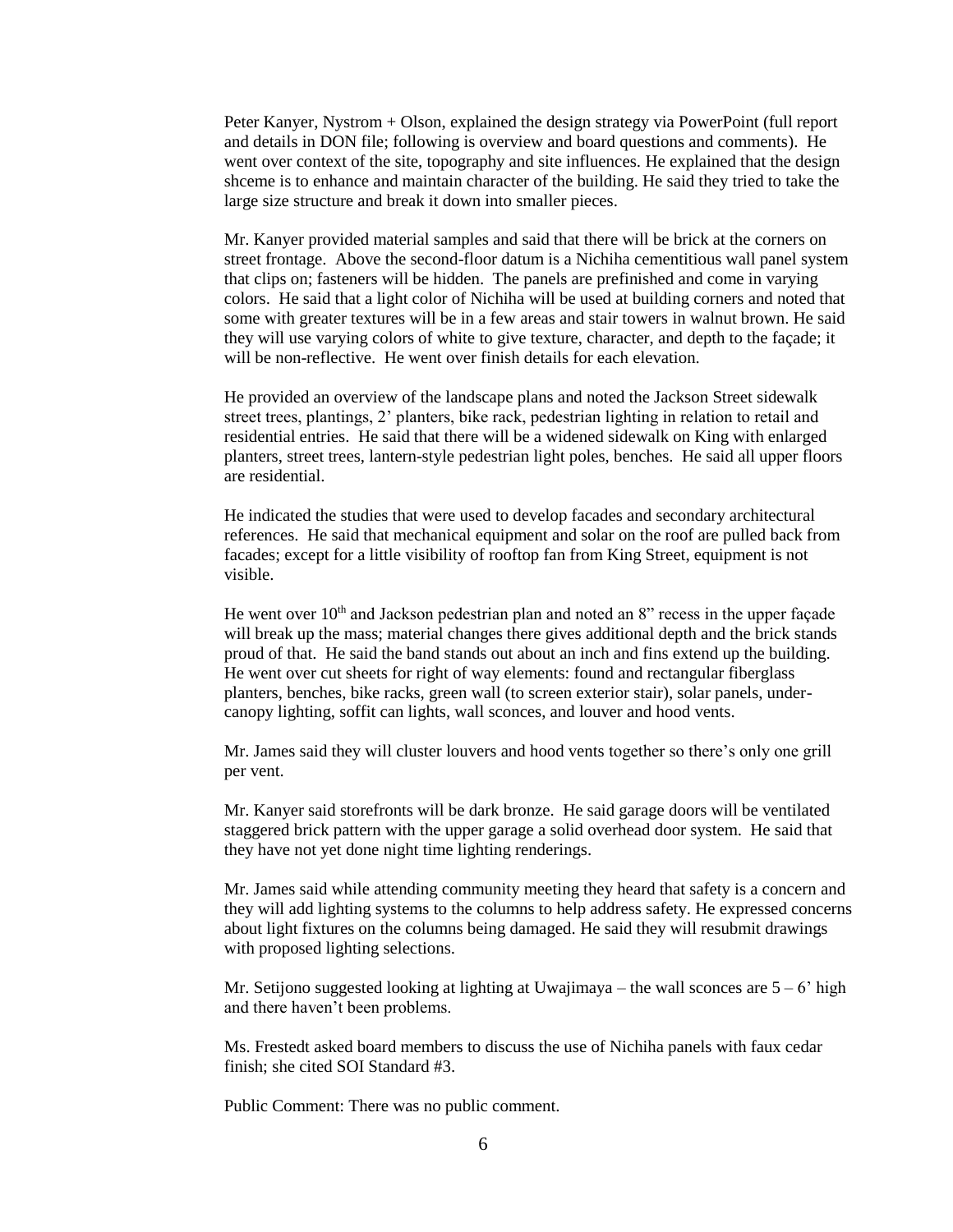Board Discussion:

Mr. Setijono said that Nichiha is a good product; he asked about graffiti issues.

Mr. Kanyer said that there is a graffiti coating option; they can work with manufacturer. He said it has a 20-year warranty.

Ms. Hsie commented that the applicants have done a great job and she noted the attention paid to fenestration and material palette. She asked about garage door finish. She noted that both entrances are quite prominent on the street.

Mr. Kanyer said they will both be dark bronze.

Mr. Martin asked why the upper store is opaque.

Mr. James said the upper door will be closed only during non-business hours, citing security concerns, but noted they could look at doing some clear panels. He said the other door needs ventilation. He said at this point they aren't doing exit warnings but that they aren't done yet and haven't gotten input from SDOT.

Ms. Hsie asked about finish for underside of canopy soffit.

Mr. Kanyer said it will be painted metal.

Ms. Hsie said the planter choices are nice but the bench seems out of character with the effort put into the right of way elements. Another board member noted the need for smaller benches or a raised divider to discourage sleeping / loitering.

Responding to questions Mr. James said that he will check with landscape architect about landscape plans, if native plantings are proposed.

Ms. Frestedt said that Aditi Kambuj, SDOT, is working on a Little Saigon streetscape plan and that the developers have been working with her; the proposal is responsive to the draft concept plan.

Mr. James said that the wider sidewalks are in response to the Little Saigon plan.

Ms. Frestedt asked about electrical system that will be installed at  $10<sup>th</sup>$  and Jackson and if it will support the future traffic signal planned for the intersection.

Mr. James said that this project will put in conduit to facilitate future work. Responding to board questions he said that they will put in nine street light poles; they will be the red Chinese lanterns. He said that the courtyard will not have use or access after dark so the pathway only will be lit.

Public Comment:

Jason McLeary, KMD Architects, asked if they were asking for any departures.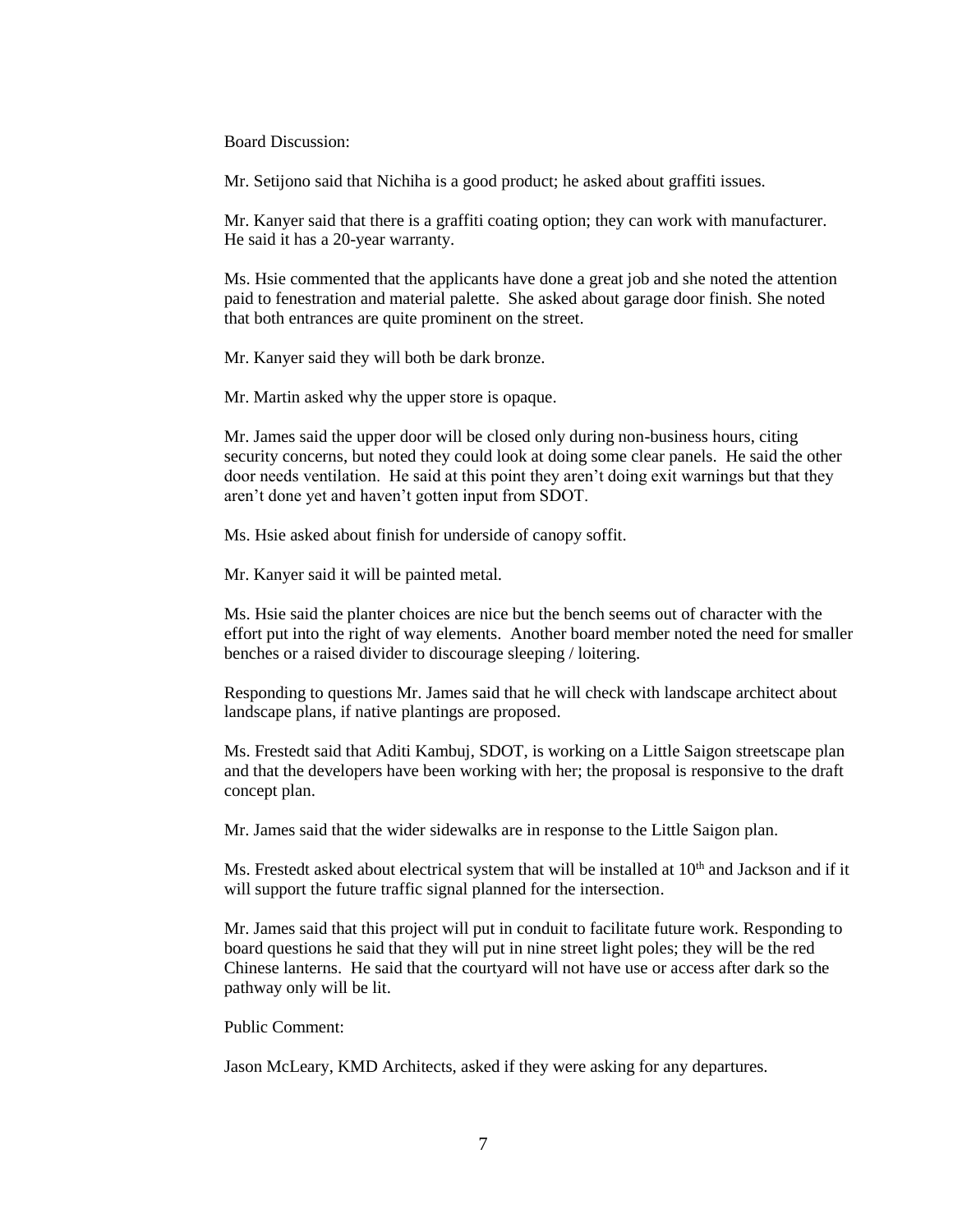Mr. James said that building widths for buildings above 65' had to be considered by SDCI and that DON cannot grant a departure.

Ms. Frestedt said that this project is in the Downtown zone, east of I-5, which has different code requirements than the zones west of I-5.

Mike Omura, SCIDPDA, said that early in the project health environments was discussed in relation to raising height and air quality. He asked about floor heights.

Mr. James said that it is reflected in the plans.

During Board deliberations, Board members talked about the proposal of faux-wood grain Nichiha finish, noting that faux materials are not compatible with the Secretary of the Interiors Standards. The applicants said that using real cedar is not an option on a high rise because of maintenance difficulty, but that they'd be willing to explore alternatives. Smooth finish was noted as a possible alternative to the faux wood grain. Board members decided that samples and alternatives be provided for board review and approval.

Mr. James said that they can achieve a similar look with other materials.

#### Metal Panel Systems in Storefronts

Mr. Martin said the panels are non-reflective and are a small component overall. He was supportive of the tri-color cladding.

Ms. Hsie requested seeing samples of the white color variation.

Ms. Tran asked about garage door maintenance.

Mr. Setijono said usually they can paint over graffiti.

Mr. Martin noted the interior auto court and courtyard, speaking to the desire for transparency and a pedestrian experience as previously presented. He suggested having transparent door panels.

Ms. Hsie said that the area could be dark behind the door panels and asked if they'd considered adding lighting.

Mr. James said he hears the board's concerns and said that they will look at it and could have both garage doors match.

Ms. Hsie asked where signage is being considered.

Mr. James said that they are not there yet but will likely have the signage on Jackson on or over the main door at the pedestrian level.

#### Right of Way and Landscaping

Board members discussed the proposed bench style and that it needs some separation so it isn't used for sleeping. It was recommended to explore optional designs that tie in to the design of the building.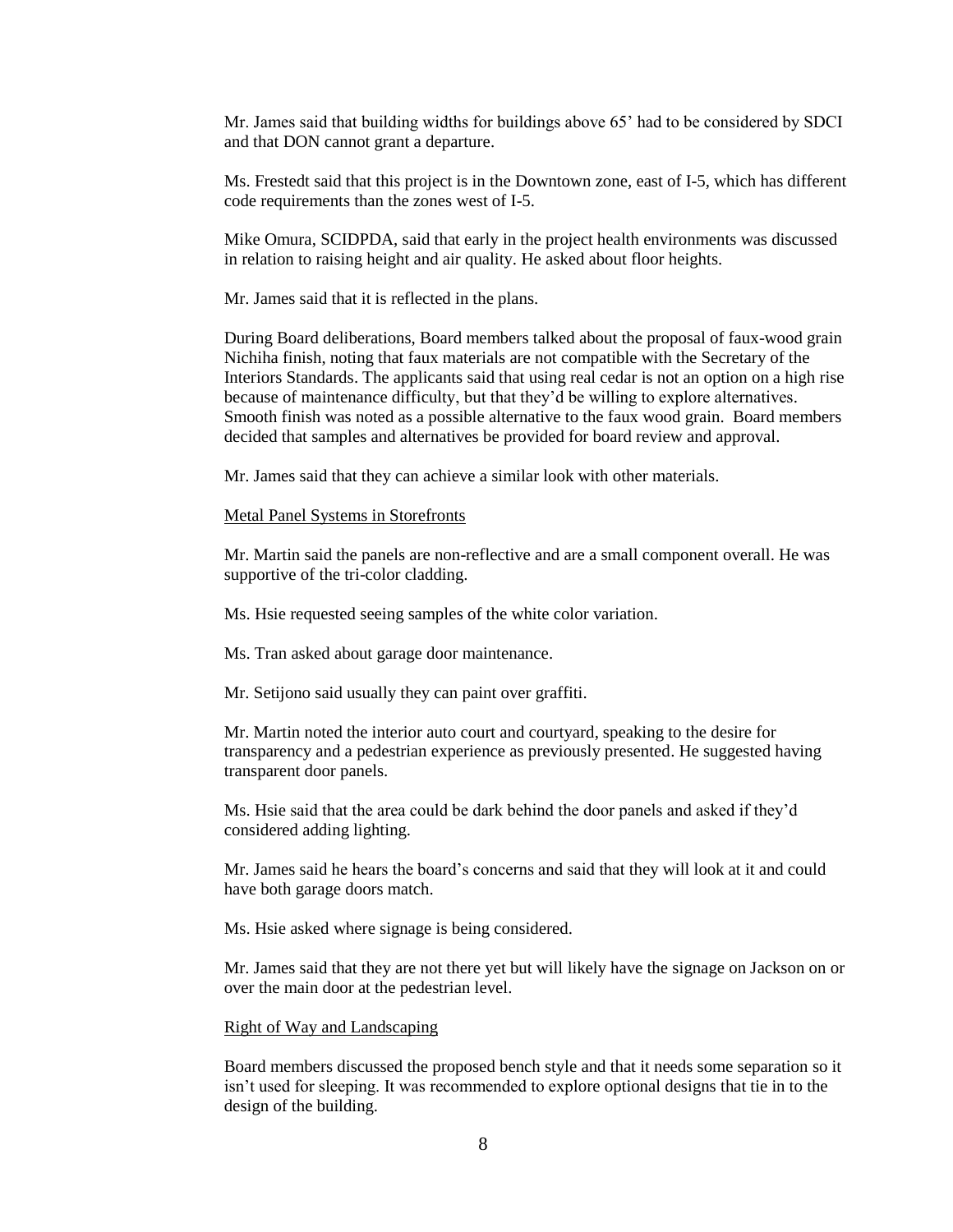There was also discussion about lighting on the building and under awnings. Mr. James responded that lighting on all the columns makes sense; there are 5 – 6 columns.

Ms. Leong said that having more fixtures, with softer lighting could help prevent dark spots.

Members of the Board summarized the issues raised during deliberations.

Action: I move that the International Special Review District Board recommend approval of a Certificate of Approval for Final Design at 913 S. Jackson St., deferring a decision on the following:

- faux-cedar panel material applicant will bring back more information on the material and alternates as well as ground level graffiti coating to the board;
- bench applicant will bring back other bench designs that will prevent nonintended use of bench;
- garage doors applicant will provide alternatives to opaque garage doors;
- ground level lighting applicant will provide ground level lighting plan.

The Board directs staff to prepare a written recommendation of approval, based on consideration of the application submittal and Board discussion at the February 14, 2017 public meeting, and forward this written recommendation to the Department of Neighborhoods Director.

This application does *not* include: Signage or final building and window colors.

This action is based on the **following applicable sections of the International Special Review District Ordinance:** 

- **SMC 23.66.030 - Certificates of approval - Application, review and appeals**
- **SMC 23.66.302 – International Special Review District goals and objectives**
- **SMC 23.66.308 – International District preferred uses east of Interstate 5**

**SMC 23.66.332 – Height and Rooftop Features**

**SMC 23.66.334 – Streets and Sidewalks**

**SMC 23.66.336 – Exterior building finishes**

- **A. General Requirements.** To retain and enhance the visual order of the District, which is created by existing older buildings that provide unique character and form through their subtle detailing and quarter-block and half-block coverage, new development, including exterior remodeling, should respect the architectural and structural integrity of the building in which the work is undertaken, through sympathetic use of colors, material and style. Exterior building facades shall be of a scale compatible with surrounding structures. Window proportions, floor height, cornice line, street elevations and other elements of the building facades shall relate to the scale of the existing buildings in the immediate area.
- **C. Exterior Building Design Outside the Asian Design Character District.** Outside the Asian Design Character District, earthen colors and masonry construction with nonmetallic surfaces are preferred. Concrete construction will also be permitted if treated in a manner or incorporated into a design that provides visual interest and avoids large unbroken surface areas.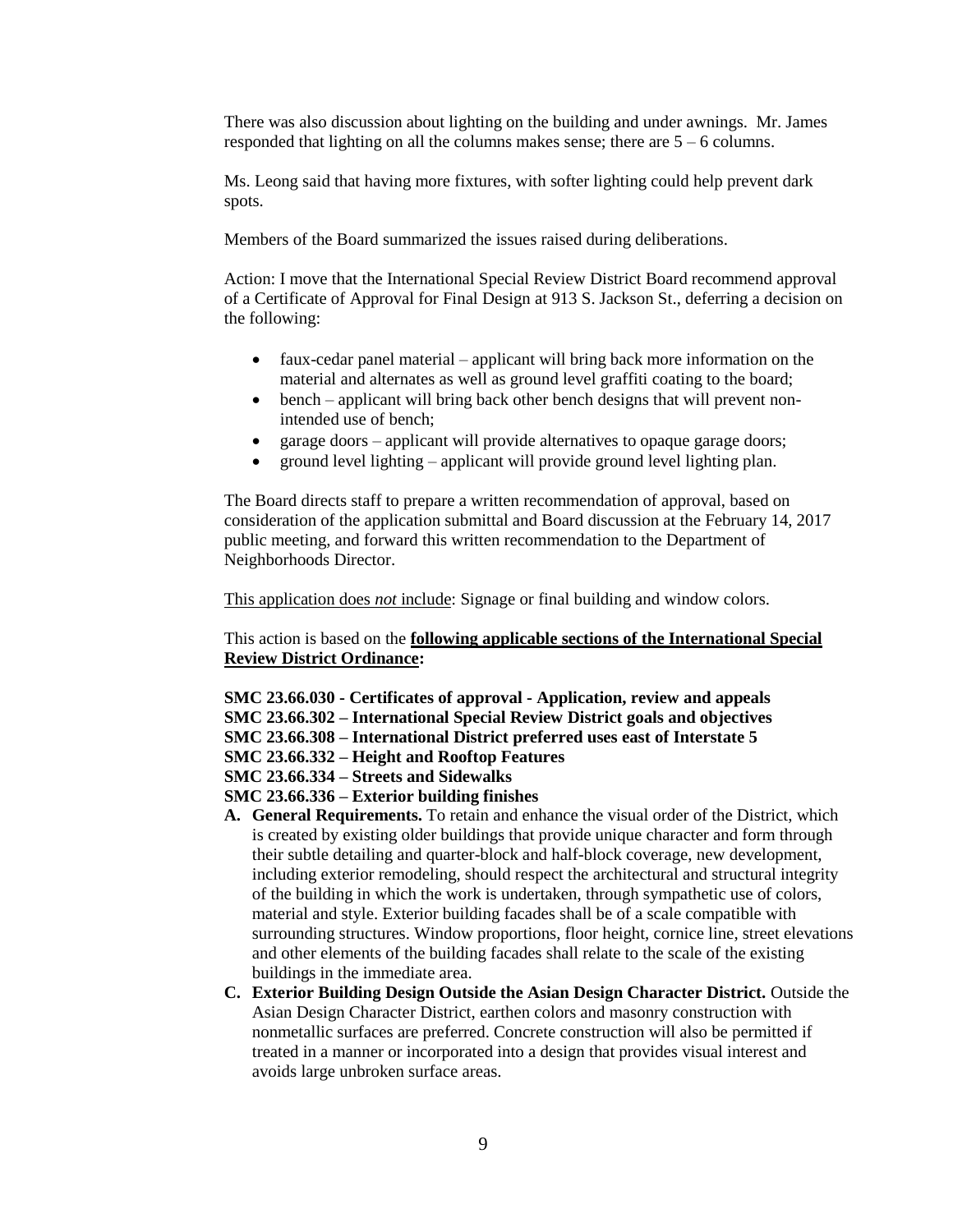## **SMC 23.66.342 – Parking and access**

## **Secretary of the Interior's Standards**

#3. Each property shall be recognized as a physical record of its time, place, and use. Changes that create a false sense of historical development, such as adding conjectural features or architectural elements from other buildings, shall not be undertaken.

#9. New additions, exterior alterations, or related new construction shall not destroy historic materials that characterize the property.

#10. New additions and adjacent or related new construction shall be undertaken in such a manner that if removed in the future, the essential form and integrity of the historic property and its environment would be unimpaired.

MM/SC/CL/HS 5:0:0 Motion carried

Mr. Frestedt appreciated the applicant's efforts and work with the board.

Mr. James appreciated the board's input to the design.

## **021417.3 BOARD BRIEFING**

### 021417.31 450 S. Main St.

Informational briefing by Yang Lee, KMD Architects (on behalf of Da-Li International), regarding proposed new construction of a 15-story condominium development with ground floor retail and 3-levels of below-grade parking.

Details in packet (in DON file).

Yang Lee, architect, introduced the project and provided an overview of the Taiwanese ownership group Da-Li International. He said they are developers focused on high standard condominiums. He said this will be their first project within the U.S. He provided context of the site and the developer's objectives. He said they propose a mixed-use building with retail at the ground level and condos above and 85 parking spaces in the lower levels. He said the 15-story building will have 168 one- and two-bedroom units, rooftop amenity space, lobby and retail at street level.

Jason McLeary, KMD architects, explained that the proposed urban bedroom is a studio. He said they are looking at a mix at this point and the units will be smaller to encourage first time buyers. He said they are looking at live / work type units as well.

In response to a question, Mr. Lee said the target completion date is 2019.

Mr. Lee spoke to the history of Japan's colonization of Taiwan and noted the Japanese influence in design and culture.

*Mr. Setijono left at 6:45 pm.*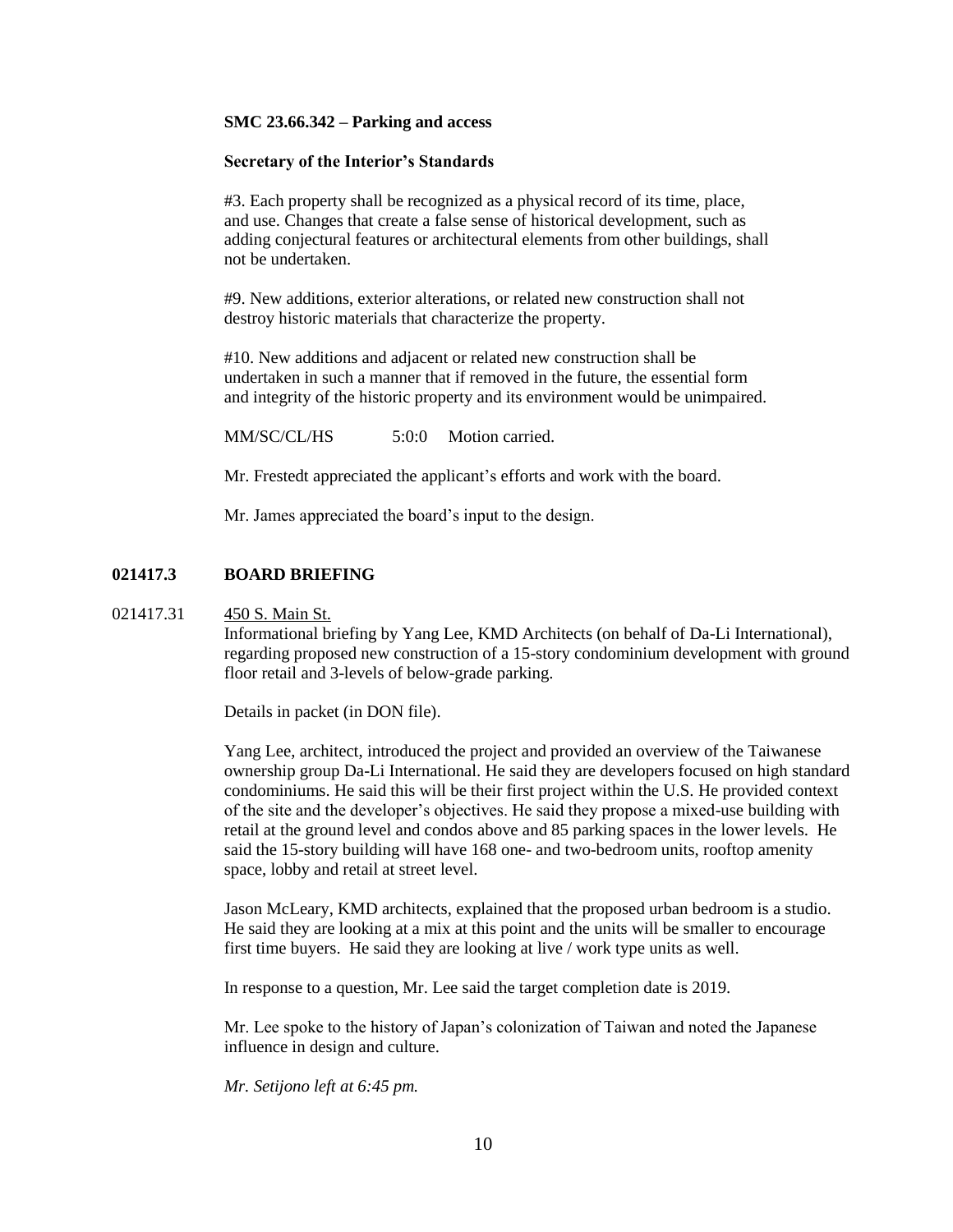Mr. McLeary went over topography and noted the sloped site.

Ms. Leong requested scale of proposed building from various sight lines.

Mr. Lee went over massing strategy in relation to adjacent structures for design cues. He said of the three schemes presented they prefer Scheme C which embraces the corner at  $5<sup>th</sup>$ Avenue and is inspired by Japanese tea house style. He said they have met with SCIDPDA, the CIDBIA, as well as other community groups and that they have toured the area. He said he knows there is a demand for Asian style restaurant and café space and Asian retail goods. He said the site is in the Japantown part of the district and noted that Taiwan was colonized by Japan for 50 years so they have an understanding of the culture.

Mr. McLeary said the units will be small to be affordable - \$600K. He said the first two levels will be as open and engaging as possible. He noted the possibility of live / work environment.

Ms. Tran said to keep talking with the community. She said the neighborhood is low income now and to think about how the retail can be accessible.

Mr. McLeary said that there will be some view-compromised units on the alley side that may be more affordable.

Ms. Leong said this is an entryway to the neighborhood and to have the entry as open and engaged as possible.

Mr. Martin said he preferred Scheme C but that Scheme B was acceptable as well. He said to have the corner be as active as possible. He said to respond to Nihonmachi history and to continue what has been started at Hirabayashi Place next door. He said to strengthen then corner and to show how and where the teahouse inspiration is referenced. He supported reflecting the area heritage. He said that there are a lot of surface parking lots in the area now and this project can really help set the standard for how development relates to future buildings.

Ms. Hsie appreciated the efforts thus far. She cited 23.66.302 – goals and objectives of the board and 23.66.336 – Exterior building finishes, specifically noting the reference to "enhanced visual order". She supported community engagement on the bottom two floors. She cited the earlier presentation on the successful development of a large site. She said to think about making less of a full extrusion and to show reasoning for what they are doing. She said it is a unique site. She suggested a sun study and view diagrams.

Ms. Leong noted the importance of landscaping and the use of green space.

#### Public comment:

Mike Omura, SCIDPDA, noted past discussions with Mr. Lee and the focus on commercial space and affordability. He said it will be great to have affordable ownership. He expressed concern about creating a canyon on Main St. and suggested a setback on Main to be more inviting. He said the board has to look at the whole block and movement on the development of the parking lots. He said that massing studies showing maximum development are needed.